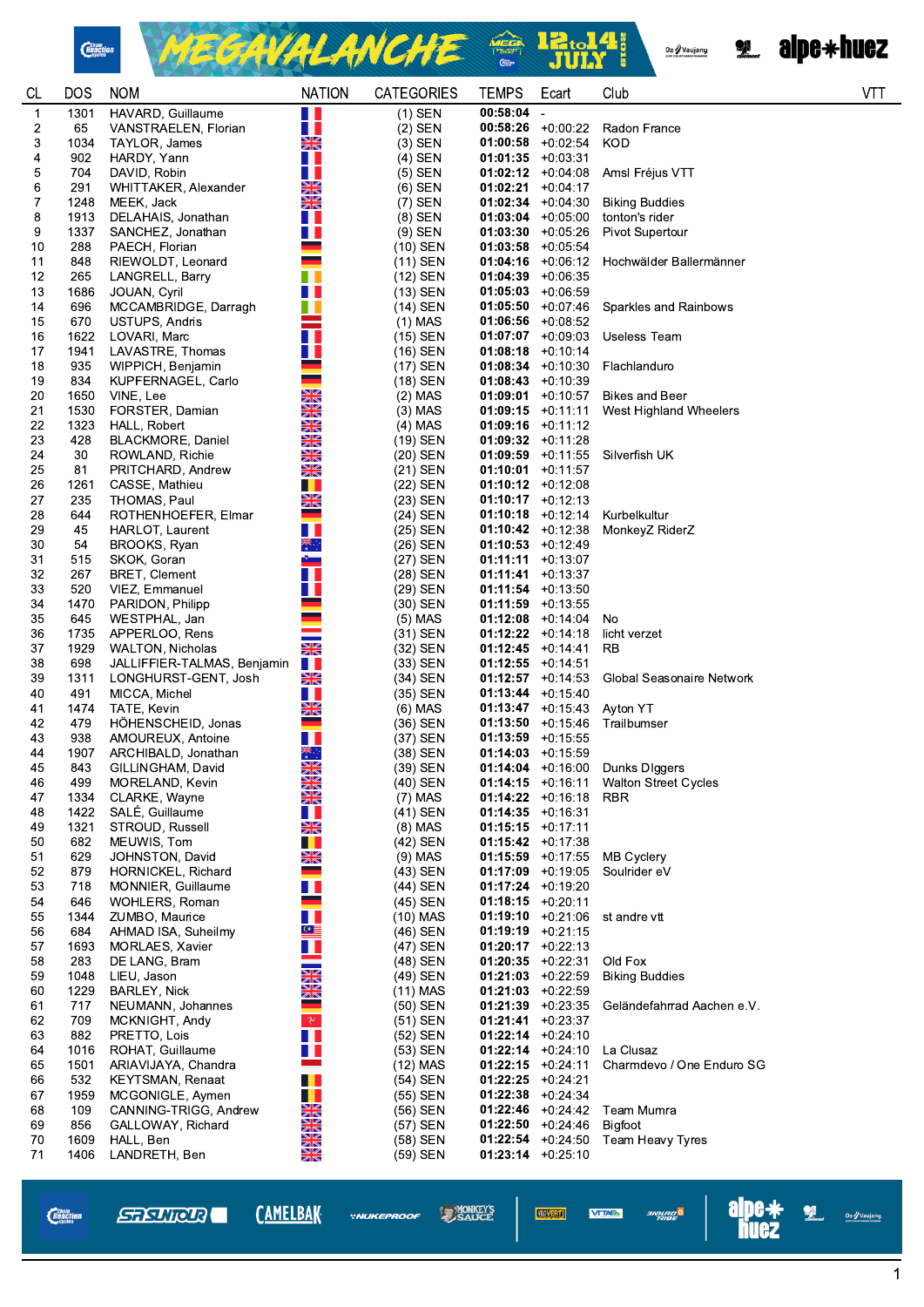

MEGAVALANCHE & BI.14



| <b>CL</b>  | <b>DOS</b>   | <b>NOM</b>                                | <b>NATION</b>               | <b>CATEGORIES</b>       | <b>TEMPS</b>                                | Ecart                | Club                                               | <b>VTT</b> |
|------------|--------------|-------------------------------------------|-----------------------------|-------------------------|---------------------------------------------|----------------------|----------------------------------------------------|------------|
| 72         | 1273         | HAHN, Benjamin                            |                             | $(60)$ SEN              | $01:23:16$ +0:25:12                         |                      | <b>AVIATION TRAINING HAHN</b>                      |            |
| 73         | 1257         | HAMON, Romain                             | H I                         | (61) SEN                | $01:23:28$ +0:25:24                         |                      |                                                    |            |
| 74         | 432          | GREATOREX, Ben                            | XK<br>$\mathcal{L}$         | (62) SEN                | $01:24:29$ +0:26:25                         |                      |                                                    |            |
| 75<br>76   | 286<br>653   | STEINICKE, Andreas                        |                             | (63) SEN<br>(64) SEN    | $01:24:52 + 0:26:48$                        | $01:24:49 + 0:26:45$ | Mount Three Racing Team                            |            |
| 77         | 691          | CASSELL, Joseph<br>HEIJMANS, Corné        | <u>NK</u>                   | (65) SEN                | $01:25:12 +0:27:08$                         |                      | <b>PSSA</b>                                        |            |
| 78         | 55           | SANDOZ, Orion                             | $\ddot{\bullet}$            | (66) SEN                | $01:25:28$ +0:27:24                         |                      | One Line                                           |            |
| 79         | 1523         | DAVIDSON, Ryan                            | <b>SK</b>                   | (67) SEN                | $01:25:38$ +0:27:34                         |                      | D <sub>1</sub> NGS                                 |            |
| 80         | 665          | SCHLAEPFER, Gian                          | $\bullet$                   | (68) SEN                | $01:25:50$ +0:27:46                         |                      | MTB enjoy                                          |            |
| 81         | 465          | COCKINGS, John                            | ∜ै                          | $(13)$ MAS              | $01:25:53 + 0:27:49$                        |                      |                                                    |            |
| 82         | 337          | MALONEY, Michael                          | XK                          | (69) SEN                | $01:26:22 +0:28:18$                         |                      |                                                    |            |
| 83         | 1233         | URNER, Patrick                            |                             | (70) SEN                | $01:26.44 + 0:28:40$                        |                      | Flachlanduro                                       |            |
| 84         | 695          | VATER, Lee                                | <b>NEVER</b>                | (14) MAS                | $01:27:04$ +0:29:00                         |                      | DirtySaddles                                       |            |
| 85         | 548          | HAWORTH, Timothy                          |                             | (15) MAS                | $01:27:06$ +0:29:02                         |                      |                                                    |            |
| 86<br>87   | 692<br>729   | CORLESS, Thomas<br>HUSSELS, Dennis        | $\frac{N}{2}$               | (71) SEN<br>(72) SEN    | $01:27:20$ +0:29:16<br>$01:27:25$ +0:29:21  |                      |                                                    |            |
| 88         | 74           | EVERITT, Thomas                           | $\frac{\text{N}}{\text{N}}$ | (73) SEN                | $01:27:39 + 0:29:35$                        |                      |                                                    |            |
| 89         | 434          | ROBERTS, Mathew                           | $\frac{1}{2}$               | (16) MAS                |                                             | $01:27:44$ +0:29:40  | Salt and sham                                      |            |
| 90         | 859          | DEMPSEY, Mark                             | XK                          | (17) MAS                | $01:27:50$ +0:29:46                         |                      |                                                    |            |
| 91         | 870          | MEAD, Lance                               | $\frac{N}{2}$               | (18) MAS                | $01:28:03 + 0:29:59$                        |                      |                                                    |            |
| 92         | 652          | MATHIEU, Sébastien                        | H.                          | (74) SEN                | $01:28:15 + 0:30:11$                        |                      | Team äbllök endu'rock                              |            |
| 93         | 329          | FERGUSON, Tim                             | $\frac{N}{2}$               | (19) MAS                | $01:28:26$ +0:30:22                         |                      | <b>Mountain Chalet</b>                             |            |
| 94         | 1466         | AMIN, Nazir Erwan                         | $C \equiv$                  | (75) SEN                | $01:28:39 +0:30:35$                         |                      | NEASA Enduro Racing                                |            |
| 95         | 1051         | <b>ENGLERT, Philipp</b>                   | $\equiv$<br>۰               | (76) SEN                |                                             | $01:28:53 + 0:30:49$ | HD-Freeride e.V.                                   |            |
| 96         | 1039         | GIERIG, Nico                              | XK                          | (77) SEN                | $01:29:07$ +0:31:03                         |                      |                                                    |            |
| 97<br>98   | 56<br>482    | VINCENT, Thomas<br>HENDRICKX, Jan         | T.                          | (78) SEN<br>(79) SEN    | $01:29:16$ +0:31:12<br>$01:29:26$ +0:31:22  |                      |                                                    |            |
| 99         | 108          | CAMPBELL, Nathan                          | NK<br>ZIR                   | (80) SEN                |                                             | $01:29:36$ +0:31:32  | Team Mumra                                         |            |
| 100        | 297          | GANTZKE, Hannes                           | $\equiv$                    | (81) SEN                | $01:30:15 + 0:32:11$                        |                      |                                                    |            |
| 101        | 693          | GRUERE, Adrien                            | n e                         | (82) SEN                |                                             | $01:30:21 +0:32:17$  | ADPROD                                             |            |
| 102        | 655          | ODEY, Ryan                                | X                           | (83) SEN                | $01:30:39 + 0:32:35$                        |                      |                                                    |            |
| 103        | 493          | SALIM, Shafiee                            | $\mathbb{G}$ .              | (84) SEN                |                                             | $01:31:01$ +0:32:57  | Harding MTB Racing Team                            |            |
| 104        | 1914         | LECLERC, Reynald                          | . .                         | $(20)$ MAS              | $01:31:09$ +0:33:05                         |                      | tonton's rider                                     |            |
| 105        | 700          | TISSOT, Nicolas                           | N T                         | (85) SEN                | $01:31:16$ +0:33:12                         |                      |                                                    |            |
| 106        | 214          | CIVELAS, Rolland                          | n n                         | $(21)$ MAS              |                                             | $01:31:18$ +0:33:14  | EB MANOSQUE                                        |            |
| 107<br>108 | 321<br>1447  | VEJUX, Nicolas<br>RAGOT, Lucas            | . .<br>H I                  | (86) SEN<br>(87) SEN    | $01:31:36$ +0:33:32                         | $01:32:01$ +0:33:57  |                                                    |            |
| 109        | 284          | DUBLÉ, Nicolas                            | H.                          | (88) SEN                | $01:32:02$ +0:33:58                         |                      | Ragot                                              |            |
| 110        | 315          | SPRINGER, Andrew                          | <b>XK</b>                   | (22) MAS                | $01:32:32 + 0:34:28$                        |                      | #senditforspringer                                 |            |
| 111        | 525          | STAMPS, Neil                              | $\frac{N}{2}$               | (23) MAS                | $01:32:36$ +0:34:32                         |                      | #senditforspringer                                 |            |
| 112        | 1477         | PLANQUART, Didier                         | H.                          | (24) MAS                | $01:32:56$ +0:34:52                         |                      | <b>TRIBAL SPORT GEMENOS</b>                        |            |
| 113        | 118          | SCHAGEN, Erwin                            |                             | $(25)$ MAS              | $01:32:59 +0:34:55$                         |                      | <b>Team Schilder</b>                               |            |
| 114        | 496          | KOOLE, Wouter                             |                             | (89) SEN                | $01:33:08$ +0:35:04                         |                      |                                                    |            |
| 115        | 115          | <b>SCHILDER, Emiel</b>                    |                             | (26) MAS                | $01:33:18$ +0:35:14                         |                      | Team Theo Schilder Alkmaar                         |            |
| 116        | 727          | ALBARIC, Alexandre                        | H.                          | (90) SEN                |                                             | $01:33:43 + 0:35:39$ |                                                    |            |
| 117<br>118 | 538<br>740   | PAYET, Henri<br><b>WALTON, Olivier</b>    | ш<br>$\frac{N}{2}$          | (91) SEN<br>(92) SEN    | $01:34:18$ +0:36:14<br>$01:34:25 +0:36:21$  |                      | COK LA KOUR<br><b>RBR</b>                          |            |
| 119        | 657          | DESSEMOND, Nicolas                        | H.                          | (93) SEN                | $01:34:26$ +0:36:22                         |                      | Endu'Rock Äbllök                                   |            |
| 120        | 680          | GIBAUTS, Romain                           | n n                         | (94) SEN                | 01:34:38                                    | +0:36:34             |                                                    |            |
| 121        | 876          | BLAIR, Terry                              | 巖                           | (95) SEN                | $01:34:50 + 0:36:46$                        |                      |                                                    |            |
| 122        | 1041         | LORRIMAN, Royston                         | $\frac{N}{2}$               | (96) SEN                |                                             | $01:35:19 + 0:37:15$ | BBH                                                |            |
| 123        | 1207         | CLARK, Jason                              | <b>NK</b>                   | (27) MAS                | $01:35:25 +0:37:21$                         |                      |                                                    |            |
| 124        | 852          | JEFFERY, John                             | NK<br>AR                    | $(28)$ MAS              | $01:35:34 +0:37:30$                         |                      |                                                    |            |
| 125        | 647          | SAWATZKI, Sven                            |                             | (97) SEN                | $01:36:15 + 0:38:11$                        |                      |                                                    |            |
| 126        | 282          | BURNEY, Adam                              | <b>NEVER</b>                | (98) SEN                | $01:36:19 + 0:38:15$                        |                      | <b>Team Burney</b>                                 |            |
| 127<br>128 | 1231<br>72   | LITTLE, Doug<br>ATTWOOD, Lee              | $\frac{N}{2}$               | (29) MAS<br>(99) SEN    | $01:36:33 + 0:38:29$<br>$01:36:36$ +0:38:32 |                      | West Highland Wheelers<br><b>Treads Cycle Club</b> |            |
| 129        | 478          | SCHMITZ, Marko                            |                             | (100) SEN               |                                             | $01:36:46$ +0:38:42  | Trailbumser                                        |            |
| 130        | 1083         | <b>HAUPTMANN, Dennis</b>                  |                             | (101) SEN               | $01:36:47 + 0:38:43$                        |                      |                                                    |            |
| 131        | 1131         | LANG, Markus                              | -                           | (102) SEN               | $01:37:11 + 0:39:07$                        |                      |                                                    |            |
| 132        | 27           | <b>BOLDISON, James</b>                    | NK<br>ZK                    | (103) SEN               | $01:37:56$ +0:39:52                         |                      |                                                    |            |
| 133        | 252          | CHAMPENOIS, Frederic                      | H I                         | (104) SEN               | $01:38:06$ +0:40:02                         |                      |                                                    |            |
| 134        | 536          | <b>BEGUE, Fabrice</b>                     | H.                          | (105) SEN               |                                             | $01:38:09 +0:40:05$  | commencale la kour                                 |            |
| 135        | 1479         | SCHULER, Raphael                          | H.                          | $(30)$ MAS              | $01:38:37 + 0:40:33$                        |                      | Team Heili                                         |            |
| 136        | 327          | <b>GARCIA BARCENA, Luis Javier</b>        | 编                           | $(31)$ MAS              | $01:38:40 + 0:40:36$                        |                      | Asturbikers                                        |            |
| 137<br>138 | 1302<br>1517 | <b>ARGENTON, Charly</b><br>CLEMENTZ, José | H.<br>N H                   | (106) SEN<br>$(32)$ MAS | $01:38:41 + 0:40:37$<br>$01:38:57 +0:40:53$ |                      | Team Heili                                         |            |
| 139        | 1498         | SVILPA, Gedas                             |                             | (107) SEN               |                                             | $01:39:21 +0:41:17$  | The ML Syndicate                                   |            |
| 140        | 1445         | GUILLONNEAU, Marc                         | Ш                           | (108) SEN               | $01:39:43 +0:41:39$                         |                      |                                                    |            |
| 141        | 243          | DAVIS, Steven                             |                             | $(33)$ MAS              | $01:39:52 +0:41:48$                         |                      |                                                    |            |
| 142        | 1208         | COUZENS, Nick                             | <b>NKAK</b>                 | $(34)$ MAS              | $01:39:52 +0:41:48$                         |                      |                                                    |            |

**\*NUKEPROOF** 

**SAUCE VEOVERT!** 



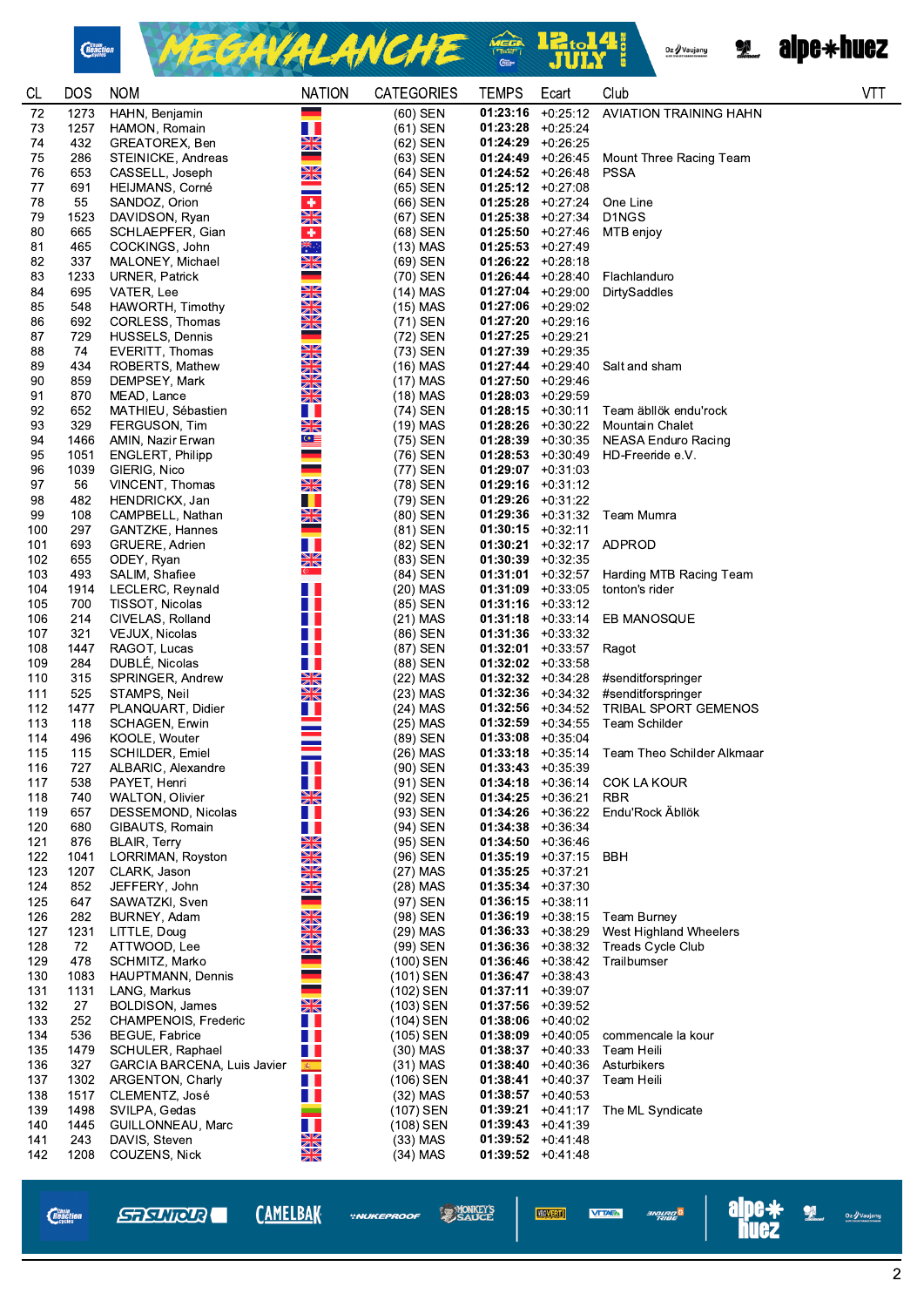

MEGAVALANCHE & BI.14

Oz / Vaujany<br>Antonius cano comare

**2. alpe\*huez** 

| <b>CL</b>  | <b>DOS</b>  | <b>NOM</b>                                 | <b>NATION</b>  | <b>CATEGORIES</b>      | <b>TEMPS</b>                               | Ecart                                       | Club                                              | VT1 |
|------------|-------------|--------------------------------------------|----------------|------------------------|--------------------------------------------|---------------------------------------------|---------------------------------------------------|-----|
| 143        | 1748        | CANNAMELA, Vincent                         | H I            | (109) SEN              | $01:39:53 + 0:41:49$                       |                                             |                                                   |     |
| 144        | 547         | DILLERIN, Sylvain                          | <b>RANK</b>    | (110) SEN              | $01:40:22 +0:42:18$                        |                                             |                                                   |     |
| 145        | 1076        | DODSWORTH, Brian                           |                | (35) MAS               | $01:40:32 +0:42:28$                        |                                             |                                                   |     |
| 146        | 1077        | CHATFIELD, Stephen                         |                | (36) MAS               | $01:40:39$ +0:42:35                        |                                             |                                                   |     |
| 147        | 1516        | DYSON, Marcus                              | XK             | (37) MAS               | $01:40:55$ +0:42:51                        |                                             |                                                   |     |
| 148        | 76          | JONES, Peter                               | $\frac{N}{2}$  | $(38)$ MAS             | $01:40:59$ +0:42:55                        |                                             |                                                   |     |
| 149        | 1637        | CROSSE, Jamie                              | H.             | (111) SEN              | $01:41:05$ +0:43:01                        |                                             |                                                   |     |
| 150        | 310         | HØISETH, Sondre                            | 212<br>a a     | (112) SEN              |                                            | $01:41:09$ +0:43:05                         | sana                                              |     |
| 151<br>152 | 480<br>1690 | GAAK, Eugen                                | $C \equiv$     | (113) SEN<br>(114) SEN |                                            | $01:41:10 + 0:43:06$<br>$01:41:16$ +0:43:12 | Trailbumser<br><b>Heroes of Enduro</b>            |     |
| 153        | 728         | JAAPAR, Syahrul Azizul<br>LLEBARIA, Joan   | H.             | (115) SEN              | $01:41:32 + 0.43:28$                       |                                             |                                                   |     |
| 154        | 71          | SALVATI, Florent                           | H I            | (116) SEN              | $01:41:36$ +0:43:32                        |                                             |                                                   |     |
| 155        | 1883        | BULLER, John                               | NZ<br>ZK       | $(39)$ MAS             | $01:41:52 + 0:43:48$                       |                                             |                                                   |     |
| 156        | 1533        | PEARCE, Samuel                             | $\frac{N}{2N}$ | (117) SEN              |                                            | $01:41:55$ +0:43:51                         | RBR                                               |     |
| 157        | 1305        | LOUIS, Nicolas                             | . .            | (118) SEN              | $01:41:58$ +0:43:54                        |                                             |                                                   |     |
| 158        | 1880        | BIRD, Ethan                                | XX             | (119) SEN              | $01:42:04$ +0:44:00                        |                                             |                                                   |     |
| 159        | 306         | HØYASEN, Henrik                            |                | (120) SEN              |                                            | $01:42:29 +0:44:25$                         | Team Sogndal                                      |     |
| 160        | 139         | VERNET, Tristan                            | w              | (121) SEN              | $01:42:33 + 0:44:29$                       |                                             |                                                   |     |
| 161        | 307         | DYRSTAD, Stian                             | ╬═             | (122) SEN              |                                            | $01:42:33 + 0:44:29$                        | Team Sogndal                                      |     |
| 162        | 309         | LUNDEVOLD, Sverre                          | 212            | (123) SEN              | $01:42:36$ +0:44:32                        |                                             | <b>Team Sogndal</b>                               |     |
| 163        | 687         | <b>REYNOLDS, Steve</b>                     | XK             | (124) SEN              |                                            | $01:42:51 + 0:44:47$                        | Bruntwood Park BMX Club                           |     |
| 164        | 909         | GAFFUEL, Alexandre                         | w              | (125) SEN              | $01:42:54$ +0:44:50                        |                                             |                                                   |     |
| 165        | 1269        | MASAERO, Thibault                          | H.             | (126) SEN              | $01:43:07$ +0:45:03                        |                                             | moutainbike 78                                    |     |
| 166        | 308         | SLETTEN, Tobias                            | 22             | (127) SEN              |                                            | $01:43:46$ +0:45:42                         | Team Sogndal                                      |     |
| 167        | 826         | HANNÖVER, Henrik                           |                | (128) SEN              | $01:43:57$ +0:45:53                        |                                             | SaltCityRider / ADAC Ortsclub Lüneburg e.V.       |     |
| 168        | 278         | BENNETT, Paul                              | <b>NEVER</b>   | (40) MAS               | $01:44:07$ +0:46:03                        |                                             |                                                   |     |
| 169        | 1025        | BAILEY, Gary                               |                | (41) MAS               | $01:44:20 + 0:46:16$                       |                                             |                                                   |     |
| 170        | 1263        | ANDERSON, Mark                             | XK             | (129) SEN              | $01:44.42 + 0:46:38$                       |                                             |                                                   |     |
| 171        | 1142        | WILKINSON, Alex                            | XK<br>XK       | (130) SEN              | $01:44:54 + 0:46:50$                       | $01:45:01$ +0:46:57                         |                                                   |     |
| 172<br>173 | 895<br>268  | ALDRIDGE, Stephen<br>DALTON, Jérémy        | H.             | (42) MAS<br>(131) SEN  | $01:45:46$ +0:47:42                        |                                             | Team id10t                                        |     |
| 174        | 1900        | MITCHELL, Andrew                           | ≋≋्⊹           | (43) MAS               |                                            | $01:45:58$ +0:47:54                         | Darwin Off-Road Cyclists                          |     |
| 175        | 1255        | COULON, Pierre                             | H              | (132) SEN              |                                            | $01:46:43 + 0:48:39$                        | <b>Bron Vertical</b>                              |     |
| 176        | 664         | GUNN, Jonathan                             | XK             | (133) SEN              |                                            | $01:46:56$ +0:48:52                         | <b>DATCC</b>                                      |     |
| 177        | 1042        | UNGUREANU, Viorel                          | NK<br>AR       | (134) SEN              | $01:47:06$ +0:49:02                        |                                             | BBH                                               |     |
| 178        | 1625        | WHITMILL, Michael                          | $\frac{N}{N}$  | (135) SEN              |                                            | $01:47:14$ +0:49:10                         | <b>Team Heavy Tyres</b>                           |     |
| 179        | 1094        | VAHLING, Christian                         | an an          | (136) SEN              | $01:48:14 + 0:50:10$                       |                                             | Pottrydaz Racing Team                             |     |
| 180        | 1118        | RISSON, Jean-Martin                        | Ш              | (137) SEN              | $01:48:27$ +0:50:23                        |                                             |                                                   |     |
| 181        | 1926        | BRACHET, Thomas                            | H              | (138) SEN              | $01:49:49$ +0:51:45                        |                                             | labrache family                                   |     |
| 182        | 1095        | CARMONA, Cyril                             | H.             | (139) SEN              | $01:50:20 + 0:52:16$                       |                                             |                                                   |     |
| 183        | 540         | GUYONNET, Aurélien                         | H              | (140) SEN              | $01:52:52 + 0:54:48$                       |                                             | Creuse fit                                        |     |
| 184        | 542         | DECAS, Xavier                              | H              | (141) SEN              | $01:52:59$ +0:54:55                        |                                             |                                                   |     |
| 185        | 541         | THEVENOT, Bertrand                         | w              | (142) SEN              |                                            | $01:53:09$ +0:55:05                         | <b>Creuse Fit</b>                                 |     |
| 186        | 875         | SCHLICKEL, Martin                          | 蘇              | (44) MAS               |                                            | $01:53:20 +0:55:16$                         | Hochwälder Ballermänner                           |     |
| 187<br>188 | 326<br>617  | GARCIA, Juan<br>AHMAD, Rudzahan            | $C \equiv$     | (143) SEN<br>(45) MAS  |                                            | $01:55:40$ +0:57:36                         | 01:54:49 +0:56:45 Asturbikers<br>Heroes Of Enduro |     |
| 189        | 453         | CRIPPS, Josh                               | XK             | (144) SEN              | $01:57:12 +0:59:08$                        |                                             | Team Dirtbox                                      |     |
| 190        | 1685        | OSADNIK, Alain                             | W              | (46) MAS               |                                            | $01:58:04$ +1:00:00                         | Les Koyotes                                       |     |
| 191        | 1117        | CASTINEL, Romain                           | H.             | (145) SEN              |                                            | $01:58:05$ +1:00:01                         | VIP Bike Tom                                      |     |
| 192        | 677         | SIMPSON, Colin                             | NK<br>An       | (146) SEN              | $01:58:22 + 1:00:18$                       |                                             |                                                   |     |
| 193        | 722         | SOLA, Michael                              | W              | (147) SEN              | $01:59:29$ +1:01:25                        |                                             |                                                   |     |
| 194        | 77          | DA COSTA, Carlos                           | H.             | (47) MAS               | $02:00:09$ +1:02:05                        |                                             |                                                   |     |
| 195        | 1329        | <b>ENJOLRAS, Yves</b>                      | W              | (48) MAS               | $02:00:48$ +1:02:44                        |                                             |                                                   |     |
| 196        | 1467        | HUDRI, Nurhakim                            | $C =$          | (49) MAS               |                                            | $02:01:34$ +1:03:30                         | One Enduro SG, Singapore.                         |     |
| 197        | 1708        | XIBERRAS, Josselin                         | Ш              | (148) SEN              | $02:02:08$ +1:04:04                        |                                             |                                                   |     |
| 198        | 135         | TILLEY, Keith                              | XK             | (50) MAS               | $02:02:49$ +1:04:45                        |                                             |                                                   |     |
| 199        | 133         | ILLINGWORTH, Gary                          | XK             | $(51)$ MAS             | $02:02:52$ +1:04:48                        |                                             |                                                   |     |
| 200        | 134         | PERRY, David                               | NK<br>AR       | (52) MAS               | $02:03:05$ +1:05:01                        |                                             |                                                   |     |
| 201        | 427         | KOUDELKA, Aleš                             |                | (53) MAS               | $02:06:43$ +1:08:39                        |                                             |                                                   |     |
| 202        | 141         | VIALA, Jean-Gaël                           | H.             | (149) SEN              | $02:06:54$ +1:08:50                        |                                             |                                                   |     |
| 203<br>204 | 145<br>1227 | OINARD, Jean-Yves<br>PETITPAS, Jean-Pierre | W<br>H I       | (150) SEN<br>(151) SEN | $02:07:20$ +1:09:16<br>$02:08:10 +1:10:06$ |                                             | ABLLOK                                            |     |
| 205        | 678         | MOHD JAMIL, Ali                            | ≌              | (54) MAS               | $02:08:34$ +1:10:30                        |                                             |                                                   |     |
| 206        | 748         | WORMGOOR, Wouter                           |                | (152) SEN              | $02:08:59$ +1:10:55                        |                                             |                                                   |     |
| 207        | 1910        | <b>JULIEN, Stéphane</b>                    | U              | (153) SEN              | $02:09:02$ +1:10:58                        |                                             |                                                   |     |
| 208        | 706         | DE BRUIJN, Jeroen                          |                | (154) SEN              | $02:09:39 +1:11:35$                        |                                             |                                                   |     |
| 209        | 1906        | HOUSE, Nigel                               | <b>KARA</b>    | (55) MAS               | $02:09:41 +1:11:37$                        |                                             |                                                   |     |
| 210        | 82          | BRONDGEEST, Glenn                          |                | (155) SEN              | $02:10:22$ +1:12:18                        |                                             |                                                   |     |
| 211        | 1277        | TURNER, Neil                               | <b>NK</b>      | (56) MAS               | $02:10:29$ +1:12:25                        |                                             |                                                   |     |
| 212        | 1700        | MOREAU, Gael                               | O I.           | (156) SEN              | $02:11:24$ +1:13:20                        |                                             |                                                   |     |
| 213        | 325         | GOLINI, Marco                              | H.             | (57) MAS               |                                            | $02:12:56$ +1:14:52                         | magnasorcanrace                                   |     |
|            |             |                                            |                |                        |                                            |                                             |                                                   |     |